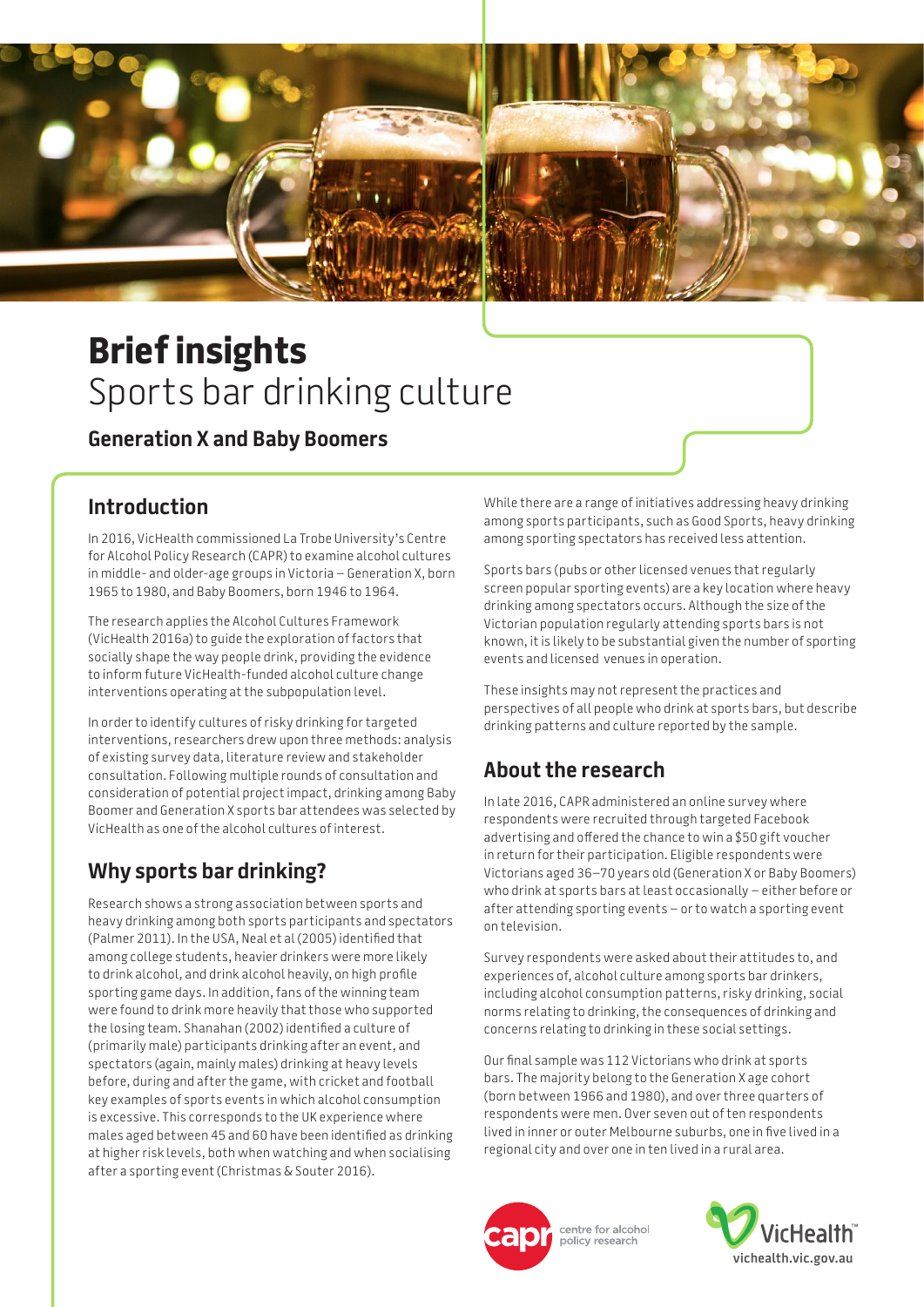# **Brief insights**

#### **The sports bar setting**

Respondents more commonly attended sports bars to watch a game or event, rather than before or after attending a live sporting event. They most often attended with friends, although going alone was not uncommon, with over a quarter of respondents reporting they often attended on their own.

While drinking did not appear to be a requirement of attending a sports bar, respondents identified enjoying the 'vibe and buzz' of the atmosphere, the opportunity to meet like-minded supporters and lively interactions with other patrons as important aspects of drinking at sports bars.

*" ...in a bar… the energy is higher and there is more comradeship between strangers."* 

Respondents also reported choosing to watch sporting events at sports bars because of:

- the better and/or cheaper selection of drinks compared with attending the actual event.
- • access to beer on tap and a desire to drink more alcohol compared with watching at home.
	- *" It's like being at the game but with easier and cheaper access to the bar."*

Access to bigger screens, being able to watch events not available at home and access to gambling facilities were also reported as reasons for attending.

#### **Drinking patterns and the role of alcohol**

Most commonly, respondents drank on 1.5 days per week and at sports bars a little more than once a fortnight. Among males, drinking occasions at sports bars were reported to be heavier overall, with a median of six drinks per occasion at sports bars compared with four drinks consumed on a usual drinking occasion. Among females, drinking occasions at sports bars were the same as usual drinking occasions, with a median of three drinks consumed in both situations. One in five male and around two in twenty female respondents reported drinking more than 'usual' (i.e. when drinking at home, at a friend's or at another licensed venue) when at a sports bar. It is important to note that many studies (Boniface et al 2014; Livingston & Callinan 2015; Stockwell et al 2004) have found that survey questions about self-reported alcohol consumption produce underestimates of alcohol consumption. This study did not adjust survey data to weight estimates, therefore this study is likely to underestimate consumption.

Four in five male and two in three female respondents reported that drinking was an important part of gathering at sports bars. This was often related to enhancing the social experience and atmosphere of the occasion, providing relaxation and release from everyday obligations and enhancing their enjoyment of the sport. For example, some participants suggested that watching sport at home did not have the added benefit of:

*" catching up with friends during breaks in the game and forgetting about the working week and buying a round or two."* 

#### **Risky drinking**

Four in five men and one in two women reported consuming five or more standard drinks in a day at least monthly (including drinking at sports bars and at other locations).

Respondents also perceived high levels of risky drinking among others at sports bars: one quarter felt that most or all drinkers were drinking at risky levels, and a further half suggested more than half fell into this category. When presented with possible reasons for such risky drinking, respondents commonly selected that patrons might drink heavily for enjoyment, because it was the social norm or because of stress related to different facets of their lives.

Nearly two-thirds of male respondents (67 per cent) and over half of female respondents (56 per cent) agreed that it was acceptable to get drunk in a sports bar setting. Compared to Victorian survey data (VicHealth 2016b), acceptance of getting drunk is much higher for this sample. In Victoria, in any setting, almost a third (31 per cent) of men and one quarter of women (25 per cent) agreed that getting drunk occasionally is 'OK'. Within this study sample, almost all respondents (96 per cent) thought it was acceptable to drink to the point of becoming tipsy, with no differences observed according to gender.

#### **Choosing not to drink**

The majority of respondents agreed it was acceptable not to drink alcohol at all at a sports bar.

One quarter of male respondents and just under half of female respondents stated they had encountered pressure to drink or were encouraged to drink more, either being subjected to teasing or mocking in the form of being told they are 'weak', 'soft' and to 'harden up'.

- *" Some may say you're weak and some accept it [the choice not to drink]. More the former than the latter."*
- *" Some are a little incredulous: 'What's wrong, are you sick?' Others are very respectful. Some state: 'You can just have one', but respect my personal choice not to drink."*

Just under one in ten respondents reported that being the designated driver was an accepted way to avoid such negative reactions, but a similar proportion felt even this wasn't considered a sufficient excuse and would result in pressure to leave their car at the venue overnight and drink with others.

When meeting people they did not know in a sports bar, the majority of women, and over six out of ten men reported they would feel comfortable choosing not to drink alcohol. Those who reported no pressure around choosing not to drink cited supportive friends and a focus on the game rather than alcohol as key supportive factors. However, more than one in five respondents indicated they would not feel comfortable choosing not to drink in this situation, as alcohol is a social lubricant that can enhance conversations with strangers. They considered drinking alcohol to be the purpose of attending sports bars or because they simply like to drink.

*" [Alcohol] is a way to break the ice and avoid awkward silences."*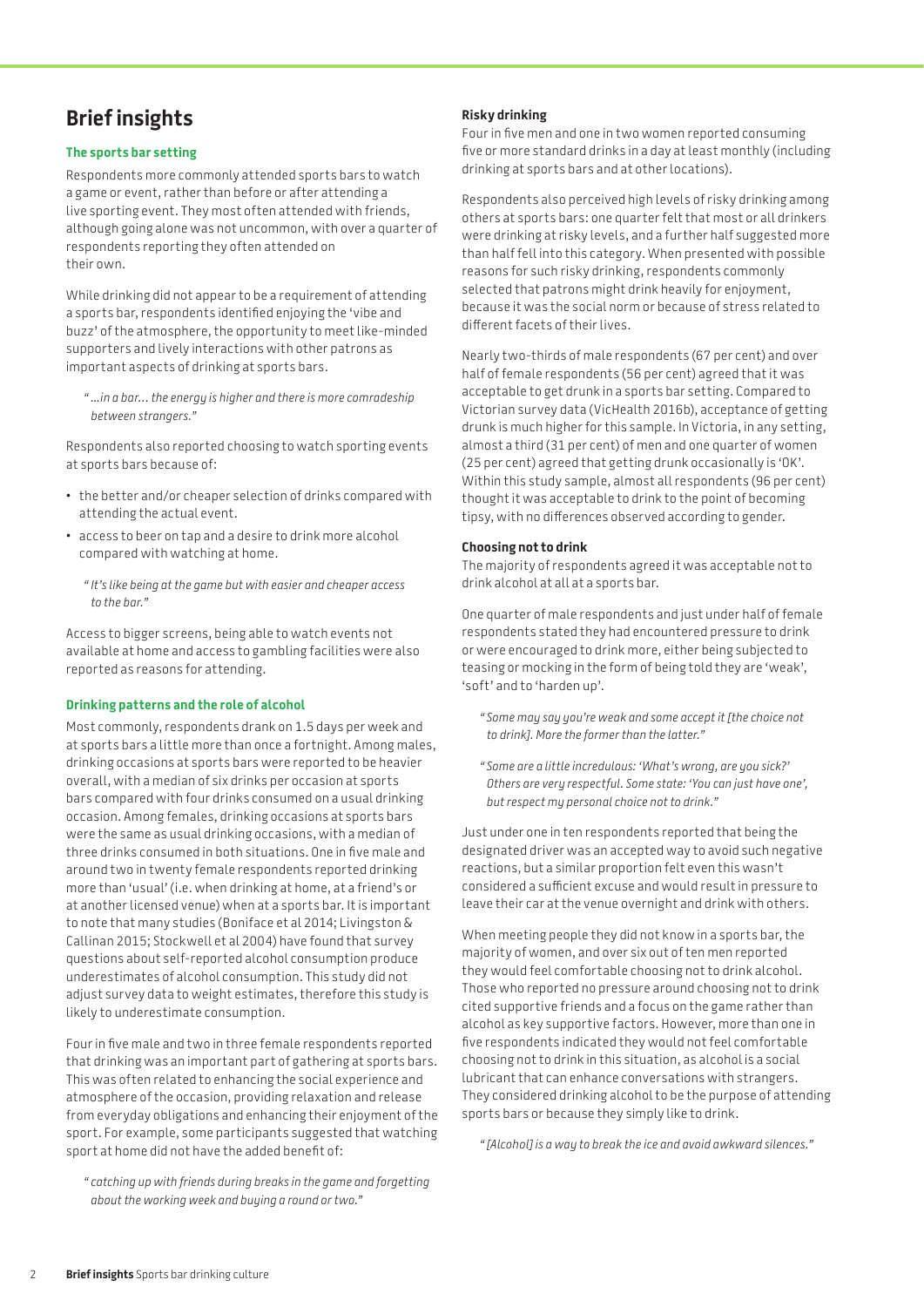#### **Round-buying**

It was noted by just under one in five respondents that drinking was a social expectation within the sports bar setting, and 'buying rounds' was a common practice. More than a third of respondents said that they would *always* be expected to buy a round when drinking in a sports bar, and more than half said this was *sometimes* the case (it was more likely to *always* be an expectation among men). Round-buying was generally reported to occur among smaller groups of friends and was an expected reciprocity of others initiating round-buying.

Our finding is supported by a study that explored round-buying among young adults in Melbourne (Riazi & MacLean 2016). The study identified social rules, such as expectations of reciprocity, that the decision to buy rounds is not always discussed and can commence without agreement from others in the group, and implicit pressures that can encourage drinkers to conform to the pace of the fastest drinker in the group. Overwhelmingly , participants in this study believed that round-buying increased their overall alcohol intake through pressures to consume more.

#### **Alcohol-related concerns**

Most respondents in our online survey reported witnessing drunken behaviour, unpleasant or abusive talk, or fighting or aggression in sports bars at least occasionally: one-quarter witnessed such behaviour 'sometimes' and one in ten 'most times'. Six in ten respondents who had witnessed anti-social behaviour said that situations were efficiently dealt with by venue management or authorities. Some noted that friends or other patrons sometimes intervened, while others reported a lack of action in some situations, for example when loud and obnoxious behaviour was simply ignored and, in some cases, alcohol continued to be served to the offending individual.

A few respondents made reference to groups of all male drinkers, suggesting that the expression of masculinity caused problems, worried them or reduced their level of comfort.

*" When men drink at sports bars it can get out of control."* 

*" At times [it] may become rowdy and we may move to [a] different area especially if [there is a] group of men together."* 

Some suggested that drunken behaviour was more likely during big games and among individuals whose team lost or who had lost money gambling.

However, more than half were not concerned about the amount people drank at sports bars, either because they had not witnessed problems relating to drunkenness or did not think these behaviours were any worse in sports bars than in other venues.

More than half of survey respondents had, at least occasionally, seen someone who had had too much to drink drive home from a sports bar. More than one-third reported taking no action on the last occasion this occurred, feeling that it was not their business or that it might cause trouble to get involved. Others reported that they, members of the drinker's social group or venue staff did take action by attempting to deter the person from driving, confiscating the drinker's keys, ordering a taxi or ride share service, driving the person home or prompting venue staff to intervene.

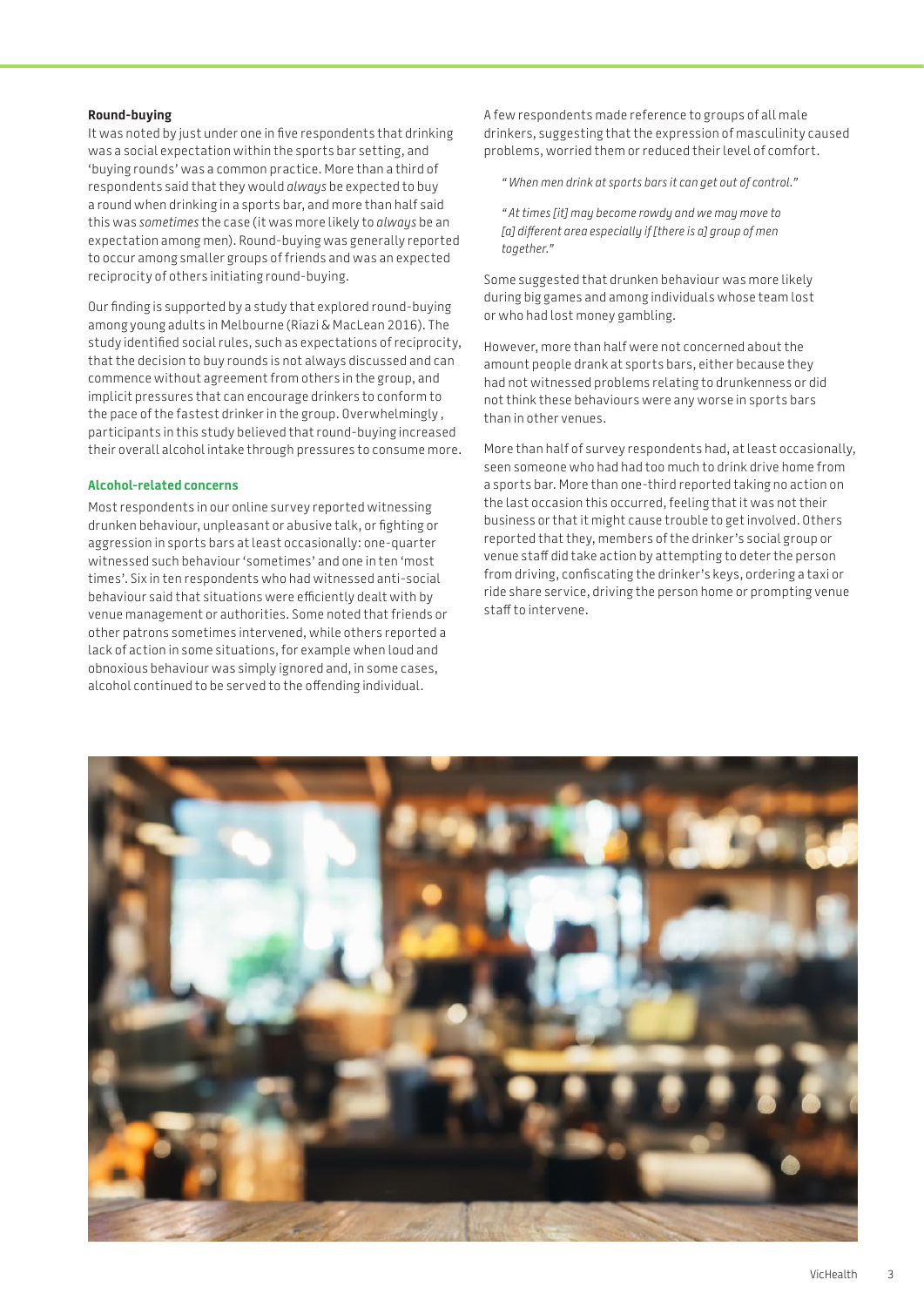#### **Summary of brief insights – sports bar drinking cultures, Baby Boomer and Generation X**

| <b>Factors that influence drinking</b>           | Insights                                                                                                                                                                                                                                                                                                            |
|--------------------------------------------------|---------------------------------------------------------------------------------------------------------------------------------------------------------------------------------------------------------------------------------------------------------------------------------------------------------------------|
| Role of alcohol                                  | Important social and recreational purposes.<br>Cultural association between sport and alcohol.                                                                                                                                                                                                                      |
| Social practices and norms                       | Drinking is a strong social norm at sports bars.<br>Round-buying often expected, especially among men.                                                                                                                                                                                                              |
| <b>Gendered norms</b>                            | Masculinity identified within groups of all male drinkers, linked to the perception of<br>alcohol-related problems occuring and causing concern among other patrons.                                                                                                                                                |
| Drinking settings                                | Alcohol is easily available in sports bars, often cheaper in price and a wider range of<br>drinks available compared to drinking at a live match or game.<br>Consuming alcohol and watching live sports contributes towards strong bonding among<br>friendship groups and even strangers in the sports bar setting. |
| Perceptions of others                            | Perception that over half of all sports bar drinkers drink at risky levels, this may<br>have an impact on validating or disapproving heavy drinking.<br>Perception that heavy drinking is more likely during and after a game and may be<br>influenced by a team's result.                                          |
| Acceptability of intoxication                    | Being drunk or tipsy is acceptable behaviour in the sports bar setting. Compared to<br>Victorian population data, being 'drunk' was more acceptable within this sample.<br>Men are more accepting of getting drunk than females (two in three men agree; one in<br>two women agree).                                |
| <b>Formal rules and enforcement</b>              | Respect shown for venue management or authorities in managing drunken behaviour.<br>Action taken by friends and venue staff to deter drink-driving.                                                                                                                                                                 |
| Approaches to alcohol and drinking<br>behaviours | Unpleasant drunken behaviour in sports bars is unacceptable and is mainly managed<br>by venue staff.<br>Drink-driving is unacceptable, and a need to drive places limits on drinking. However<br>many survey respondents had at least occasionally witnessed drink-driving home<br>from a sports bar venue.         |